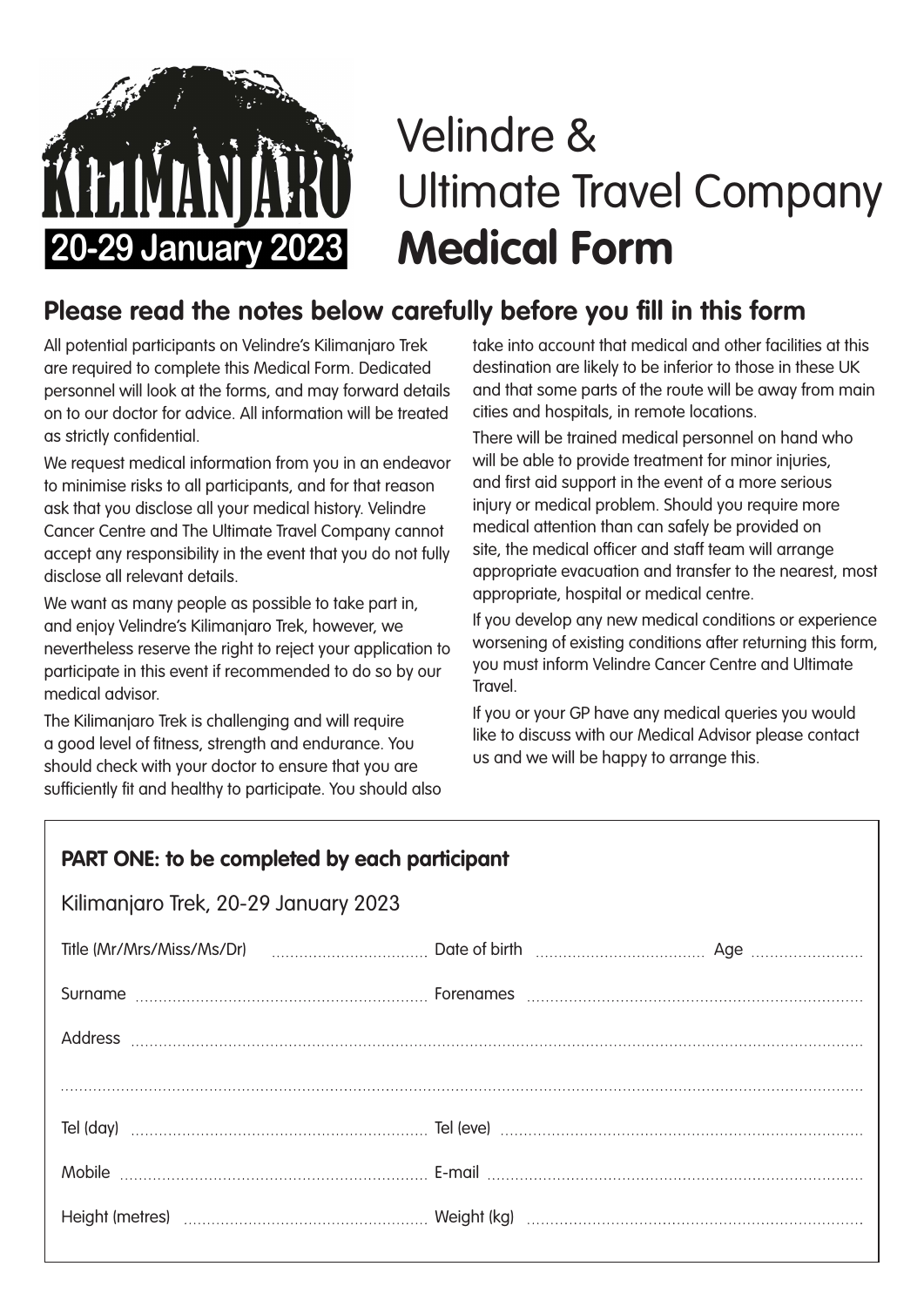| Do you have a history of any of the following conditions?<br>(please tick relevant box) |                                                                                      |            |  |
|-----------------------------------------------------------------------------------------|--------------------------------------------------------------------------------------|------------|--|
| 1.                                                                                      | <b>Raised blood pressure</b>                                                         |            |  |
|                                                                                         | If yes, please list the dates and values of your last three blood pressure readings: |            |  |
|                                                                                         | <b>Date</b>                                                                          |            |  |
|                                                                                         | BP (mmHg)                                                                            |            |  |
|                                                                                         | 2. Heart or circulatory failure                                                      |            |  |
|                                                                                         |                                                                                      |            |  |
|                                                                                         | 3. Blood clots, in particular DVT (clot in leg) or PE (clot in lung)                 |            |  |
|                                                                                         |                                                                                      |            |  |
|                                                                                         | 4. Chest or lung disease                                                             |            |  |
|                                                                                         |                                                                                      |            |  |
|                                                                                         | 5. Asthma                                                                            |            |  |
|                                                                                         | If yes, have you ever:                                                               |            |  |
|                                                                                         | Had to be hospitalised                                                               |            |  |
|                                                                                         | Had to take steroid tablets                                                          |            |  |
|                                                                                         | 6. Epilepsy                                                                          | <b>YES</b> |  |
|                                                                                         |                                                                                      |            |  |
| $7_{\cdot}$                                                                             | <b>Diabetes</b>                                                                      |            |  |
|                                                                                         |                                                                                      |            |  |
|                                                                                         | Please list the dates and values of your last three HbA1c readings:                  |            |  |
|                                                                                         | <b>Date</b>                                                                          |            |  |
|                                                                                         | HbA1c (%)                                                                            |            |  |
| 8.                                                                                      | <b>Digestive or bowel disorders</b>                                                  |            |  |
|                                                                                         |                                                                                      |            |  |
|                                                                                         | 9. Haematological or blood disorders                                                 |            |  |
|                                                                                         |                                                                                      |            |  |
|                                                                                         |                                                                                      |            |  |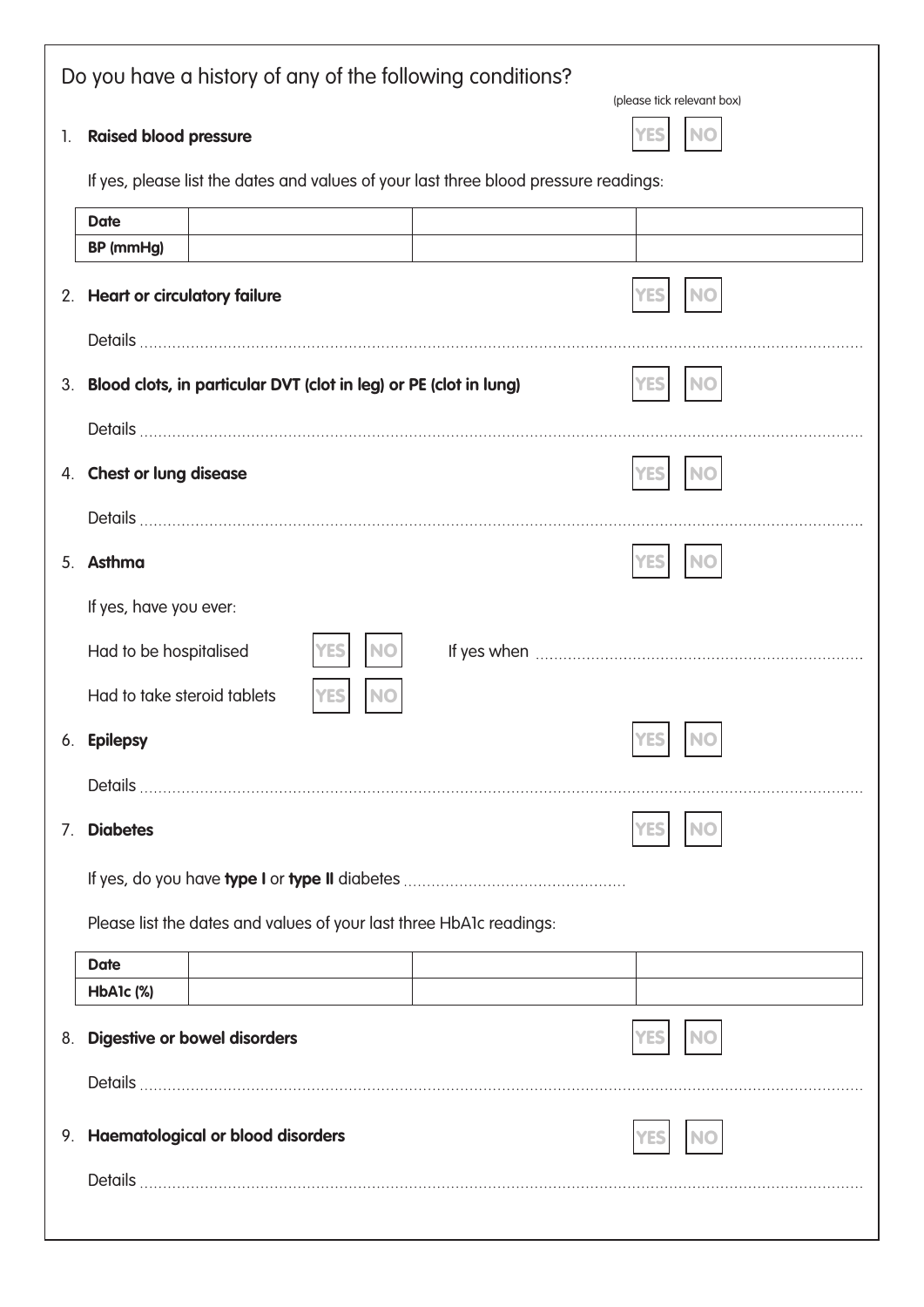| 11. Past injuries e.g. fractures, sprains<br>12. Operations<br>13. Mental health problems<br>14. Allergies<br>15. Heat illness or cold injury<br>16. Thyroid disease, or other endocrine disorder<br>If yes, please give the date and values of your last thyroid function tests:<br>$\overline{14}$<br>$\parallel$ TSH<br><b>Date</b><br>Please list any medications you are currently taking:<br>If you have any other medical condition not disclosed above, please give details here:<br>Have you had any experience of trekking at altitude?<br>If yes, please give details of the destination and the height you trekked, and any symptoms of altitude<br>sickness you experienced. |  | 10. Cerebral disease e.g. stroke, head injury, tumour |  |  |  |
|-------------------------------------------------------------------------------------------------------------------------------------------------------------------------------------------------------------------------------------------------------------------------------------------------------------------------------------------------------------------------------------------------------------------------------------------------------------------------------------------------------------------------------------------------------------------------------------------------------------------------------------------------------------------------------------------|--|-------------------------------------------------------|--|--|--|
|                                                                                                                                                                                                                                                                                                                                                                                                                                                                                                                                                                                                                                                                                           |  |                                                       |  |  |  |
|                                                                                                                                                                                                                                                                                                                                                                                                                                                                                                                                                                                                                                                                                           |  |                                                       |  |  |  |
|                                                                                                                                                                                                                                                                                                                                                                                                                                                                                                                                                                                                                                                                                           |  |                                                       |  |  |  |
|                                                                                                                                                                                                                                                                                                                                                                                                                                                                                                                                                                                                                                                                                           |  |                                                       |  |  |  |
|                                                                                                                                                                                                                                                                                                                                                                                                                                                                                                                                                                                                                                                                                           |  |                                                       |  |  |  |
|                                                                                                                                                                                                                                                                                                                                                                                                                                                                                                                                                                                                                                                                                           |  |                                                       |  |  |  |
|                                                                                                                                                                                                                                                                                                                                                                                                                                                                                                                                                                                                                                                                                           |  |                                                       |  |  |  |
|                                                                                                                                                                                                                                                                                                                                                                                                                                                                                                                                                                                                                                                                                           |  |                                                       |  |  |  |
|                                                                                                                                                                                                                                                                                                                                                                                                                                                                                                                                                                                                                                                                                           |  |                                                       |  |  |  |
|                                                                                                                                                                                                                                                                                                                                                                                                                                                                                                                                                                                                                                                                                           |  |                                                       |  |  |  |
|                                                                                                                                                                                                                                                                                                                                                                                                                                                                                                                                                                                                                                                                                           |  |                                                       |  |  |  |
|                                                                                                                                                                                                                                                                                                                                                                                                                                                                                                                                                                                                                                                                                           |  |                                                       |  |  |  |
|                                                                                                                                                                                                                                                                                                                                                                                                                                                                                                                                                                                                                                                                                           |  |                                                       |  |  |  |
|                                                                                                                                                                                                                                                                                                                                                                                                                                                                                                                                                                                                                                                                                           |  |                                                       |  |  |  |
|                                                                                                                                                                                                                                                                                                                                                                                                                                                                                                                                                                                                                                                                                           |  |                                                       |  |  |  |
|                                                                                                                                                                                                                                                                                                                                                                                                                                                                                                                                                                                                                                                                                           |  |                                                       |  |  |  |
|                                                                                                                                                                                                                                                                                                                                                                                                                                                                                                                                                                                                                                                                                           |  |                                                       |  |  |  |
|                                                                                                                                                                                                                                                                                                                                                                                                                                                                                                                                                                                                                                                                                           |  |                                                       |  |  |  |
|                                                                                                                                                                                                                                                                                                                                                                                                                                                                                                                                                                                                                                                                                           |  |                                                       |  |  |  |
|                                                                                                                                                                                                                                                                                                                                                                                                                                                                                                                                                                                                                                                                                           |  |                                                       |  |  |  |